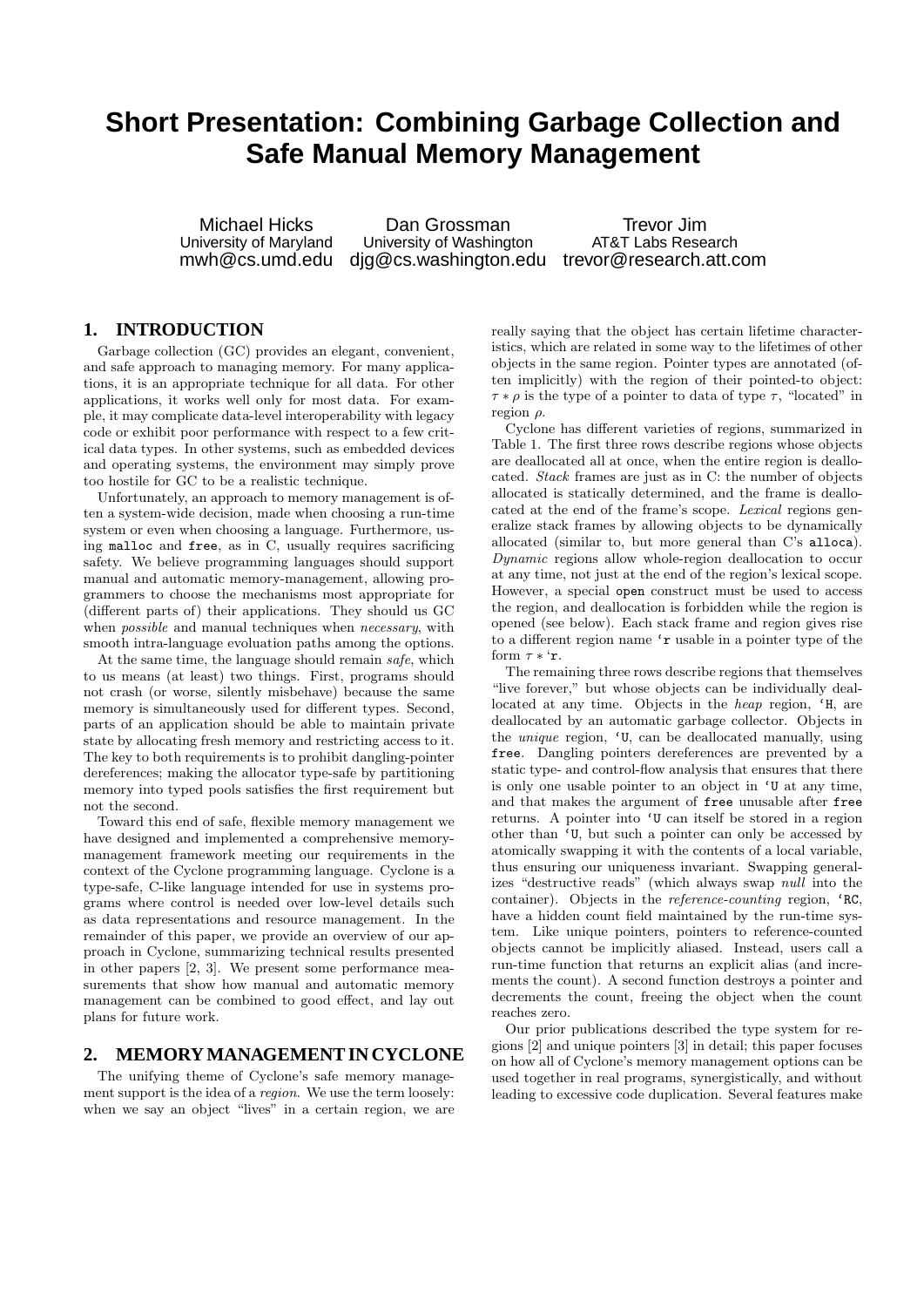| Region Variety    |          | Allocation | Deallocation    |                 | Aliasing     |
|-------------------|----------|------------|-----------------|-----------------|--------------|
|                   |          | (objects)  | $(\text{what})$ | $(\text{when})$ | (objects)    |
| Stack             |          | static     | whole           | exit of lexical |              |
| Lexical           |          |            | region          | scope           | unrestricted |
| Dynamic           |          |            |                 | manual          |              |
| Heap              | (H)      | dynamic    |                 | automatic (GC)  |              |
| Unique            | $\Omega$ |            | single objects  | manual          | restricted   |
| Reference-counted | 'RC)     |            |                 |                 |              |

Table 1: Summary of Cyclone Regions

this possible.

First, an alias construct allows temporary (scoped) aliasing of a unique pointer and prohibits (temporarily) freeing the object. By using a new, scoped region name for the aliasable copy of the pointer, we leverage the region system and need not impose ad hoc restrictions to ensure the aliasable copy does not escape its scope. In fact, a notion of subtyping based on one region outliving another allows us to extend alias to deep read-only data structures, which makes it more powerful than any analogous construct we are aware of.

Second, unique pointers to region handles make our new dynamic regions a derived construct. Using open on such a handle is just like alias except that it also provides access to the corresponding region. Hence the same static machinery that prevents freeing temporarily aliased objects prvents freeing temporarily accessible regions. In fact, the less powerful regions in our previous work are equivalent to creating one of our new regions, immediatly opening the region, and deallocating the region as soon as control leaves the open construct. (In practice, we use a slightly faster implementation than this encoding.)

Third, polymorphism and kinding can avoid code duplication. Being polymorphic over the region name of pointer arguments is crucial for code taking pointers into regions created by callers since the code cannot know the name of the regions. More novel is our ability to write functions that can be called with pointers into regions or unique pointers. The key is to have a kind imposing the lifetime restrictions of both kinds of pointers: Code cannot alias such pointers and cannot deallocate them.

## **3. PRELIMINARY RESULTS**

In addition to ensuring the safety guarantees described earlier, our approach to integrating manual memory management with GC must prove convenient and useful for performance. If our constructs do not provide enough added control for users to improve performance, they have little value. Similarly, if the constructs require unnatural coding styles, extensive annotations, or pervasive code duplication, they will be too burdensome. In this section, we outline our experience writing two applications, a webserver and a multi-media overlay network, providing encouraging qualitative and quantitative results.

#### **3.1 Web server**

We built a simple, space-conscious web server that supports concurrent connections using non-blocking I/O and an event library in the style of libasync [5] and libevent [6]. The event library lets users register callbacks for I/O events. A



Figure 1: Memory use of the web server with up to 40 concurrent clients

callback consists of a function pointer and an explicit environment that is passed to the function when it is called; Cyclone's existential types make callbacks straightforward. The event library uses polymorphism to allow callbacks and their environments objects to be allocated in arbitrary regions. This generality is not overly burdensome: of 260 lines of code, we employ our swap operator only 10 times across 10 functions, and never use the alias primitive. The entire web server, at about 800 lines of code, uses swap 16 times, and alias 5 times.

Because concurrent HTTP connections overlap in a nonnested fashion and can have widely varying lifetimes, callbacks are not suited to allocation in lexical or dynamic regions. Rather than use garbage collection, we use unique pointers exclusively. When a client requests a file, the server allocates a small buffer for reading the file and sending it to the client in chunks. Callbacks are manually freed by the event loop when the callback is invoked (they must be reregistered if an entire transaction is not completed); each callback is responsible for freeing its own environment, if necessary.

Figure 1 shows that we achieved tight control over memory use. It shows the memory use of the web server under a sustained load with a maximum of 40 concurrent connections, using a buffer size of 1 KB. The x-axis plots CPU time in terms of clock ticks (as determined by the clock() system call), while the y-axis plots memory consumed. We also plot the total space the allocator acquires from the operating system.

Our profiler confirms that all dynamic memory is stored in